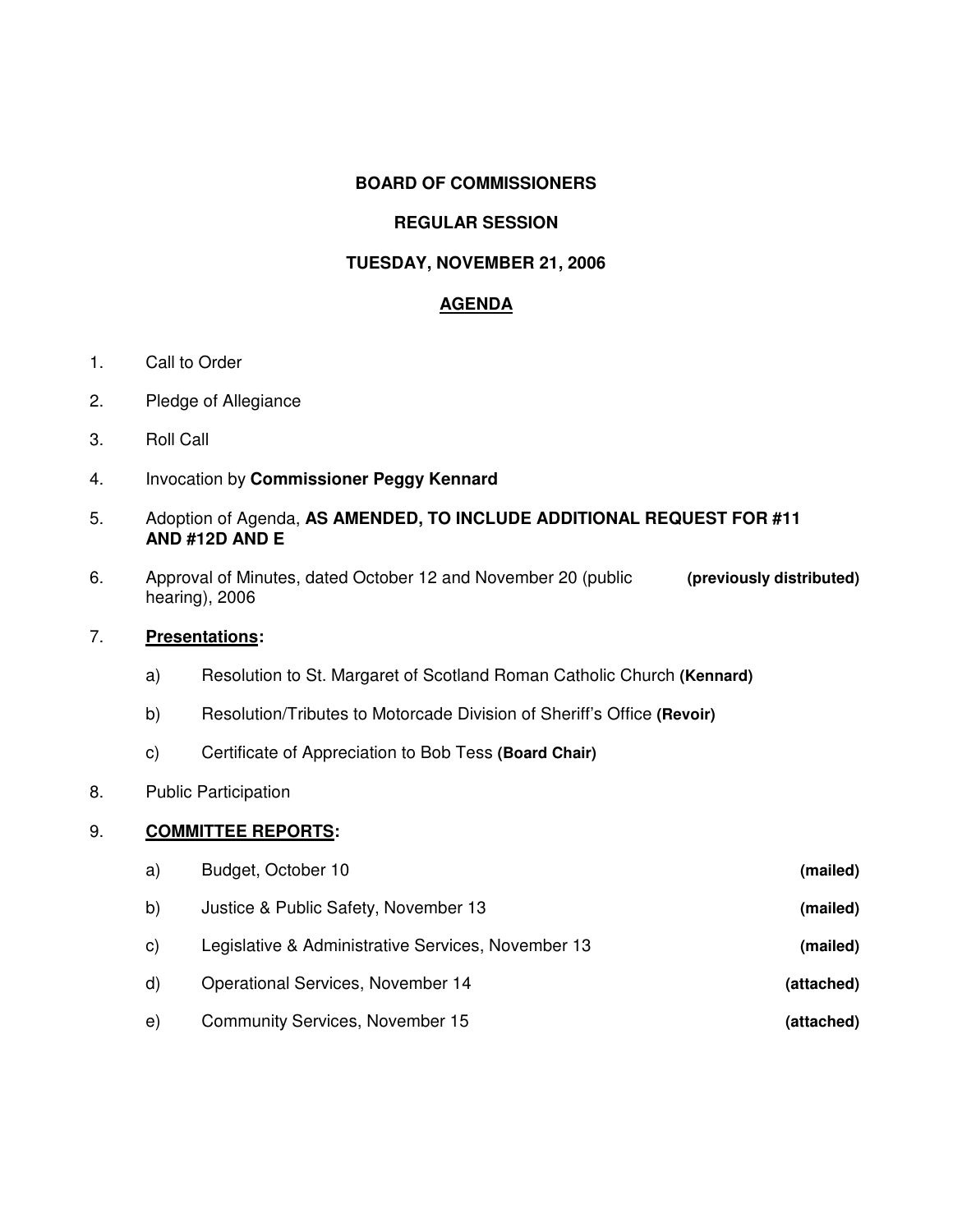#### **BOARD OF COMMISSIONERS AGENDA NOVEMBER 21, 2006 PAGE 2**

10. **RESOLUTIONS:**

|     | f)            | Senior Citizens, November 15                                                                                                                                                                                           | (attached)               |
|-----|---------------|------------------------------------------------------------------------------------------------------------------------------------------------------------------------------------------------------------------------|--------------------------|
|     | g)            | Health Services, November 16                                                                                                                                                                                           | (attached)               |
|     | h)            | Personnel, November 20                                                                                                                                                                                                 | (attached)               |
|     | i)            | Budget, November 20                                                                                                                                                                                                    | (attached)               |
|     | j)            | Finance, November 21                                                                                                                                                                                                   | (attached)               |
| 10. |               | <b>RESOLUTIONS:</b>                                                                                                                                                                                                    |                          |
|     | a)            | Honoring Dr. Tyrone Martin $-5th$ Anniversary as Minister to The<br>Greater Morning Star Missionary Baptist Church (offered by Hill,<br>Gieleghem and Revoir; recommended by Health Services<br>Committee on 11-16-06) | (attached)               |
|     | b)            | Congratulating the Eight Mile Kelly Homeowners Association -<br>50 <sup>th</sup> Anniversary (offered by DiMaria; recommended by Finance<br>Committee on 11-21-06)                                                     | (attached)               |
|     | $\mathsf{c})$ | Commending Matthew Bradshaw - Eagle Scout (offered by Brdak;<br>recommended by Finance Committee on 11-21-06)                                                                                                          | (attached)               |
|     | d)            | In Recognition of the Service Provided by the Motor Unit of the Macomb<br>County Office of the Sheriff (offered by Revoir; recommended by<br>Finance Committee on 11-21-06)                                            | (attached)               |
|     | e)            | Commending Albert DeBons - Eagle Scout (offered by Brown;<br>recommended by Finance Committee on 11-21-06)                                                                                                             | (attached)               |
|     | f)            | Commending Bryan Arsenault - Eagle Scout (offered by Kennard;<br>recommended by Finance Committee on 11-21-06; awaiting<br>background information)                                                                     |                          |
|     | g)            | Honoring Mr. and Mrs. Joseph Wagner - 50 <sup>th</sup> Wedding Anniversary<br>(offered by Slinde; recommended by Finance Committee on 11-21-06)                                                                        | (attached)               |
|     | h)            | Commending Timmothy Stanley - Eagle Scout (offered by Slinde;<br>recommended by Finance Committee on 11-21-06; awaiting background<br>information)                                                                     |                          |
| 11. |               | Requests to Purchase Previous Service Time                                                                                                                                                                             | (mailed and<br>attached) |
|     |               |                                                                                                                                                                                                                        |                          |

# 12. **APPOINTMENTS:**

a) **COMMUNITY CORRECTIONS ADVISORY BOARD**

1 unexpired vacancy – 3 year term 1 vacancy – 4 year term

(letter from Board Chair was mailed; additional letter is attached)